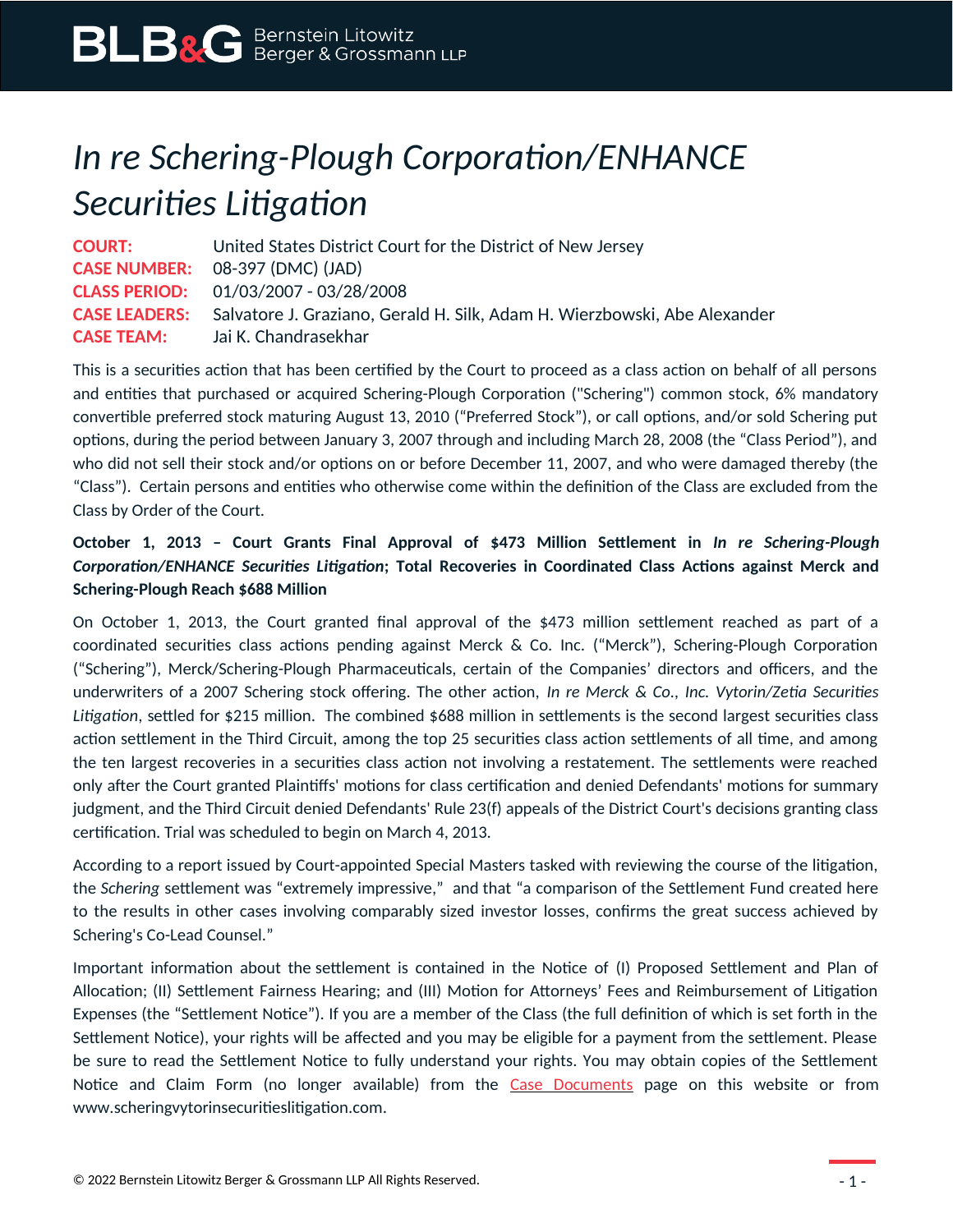

## **Background**

The action was brought against Schering-Plough Corporation ("Schering" or the "Company"), Merck/Schering-Plough Pharmaceuticals ("M/S-P"), certain of the Company's directors and executive officers, and the underwriters of Schering's August 9, 2007 offering of Schering common stock and August 15, 2007 offering of Schering Preferred Stock.

Schering jointly markets two anti-cholesterol drugs, Vytorin and Zetia, with Merck & Co., Inc. In April 2006, Schering completed a clinical trial called the ENHANCE study, which compared Vytorin (a combination of Zetia and the generic anti-cholesterol drug simvastatin) to simvastatin alone. The study showed that there was no statistically significant difference between Vytorin and simvastatin in terms of reducing atherosclerosis, the disease that causes plaque formation in the arteries and the hardening of the arteries and leads to heart attacks and heart disease. Simvastatin (formerly known as Zocor) and other generics are widely available on the market and cost a fraction of the price of Vytorin and Zetia.

In the two years following completion of the ENHANCE study, the Company engaged in an aggressive marketing campaign touting the benefits of Vytorin and Zetia, attracting billions of dollars in investment without disclosing the negative results of the ENHANCE study. In November of 2007 — eighteen months after the completion of ENHANCE — the Company defied scientific protocol and announced it was changing the primary endpoint of the study. After a firestorm of public criticism, the Company retreated from that position — but still did not release the study results. In the ensuing months, pressure against the Company mounted as Congress and federal and state prosecutors began seeking information related to the ENHANCE study and demanding the release of the results. Finally, on March 30, 2008, at the American College of Cardiology Conference in Chicago, Schering released the complete study results. That same day, a panel of expert cardiologists announced that doctors should return to prescribing statins and use the drugs Vytorin and Zetia only once other treatments have failed. As a result, Schering's stock price plummeted and investors suffered billions of dollars of losses.

On April 17, 2008, the Honorable Dennis Cavanaugh of the United States District Court for the District of New Jersey appointed the Arkansas Teacher Retirement System, the Public Employees' Retirement System of Mississippi, the Louisiana Municipal Police Employees' Retirement System, and the Massachusetts Pension Reserves Investment Management Board as Lead Plaintiffs and BLB&G and Labaton Sucharow as Lead Counsel for the class. Lead Plaintiffs filed an Amended Complaint on September 15, 2008. Lead Plaintiffs seek recovery on behalf of themselves and the Class under the Securities Act of 1933 and the Securities Exchange Act of 1934.

Defendants moved to dismiss the Amended Complaint on December 10, 2008. Lead Plaintiffs filed their opposition to the motion to dismiss on February 6, 2009. Defendants filed their reply briefs on March 18, 2009. On September 2, 2009, Judge Cavanaugh denied Defendants' motions to dismiss in their entirety. Click [here](https://www.blbglaw.com/misc_files/ScheringVytorinMTDOpinion.pdf) to view the opinion. Defendants moved for reconsideration on September 17, 2009, Lead Plaintiffs filed their opposition brief on October 5, 2009, and briefing was completed on October 13, 2009. Defendants' motion for reconsideration was denied on June 21, 2010.

Defendants answered the complaint on November 18, 2009.

Briefing on class certification was completed in January 2012 and, on September 25, 2012, the Court issued an Order and an Opinion granting Lead Plaintiffs' motion certifying the Class, appointing Lead Plaintiffs as Class